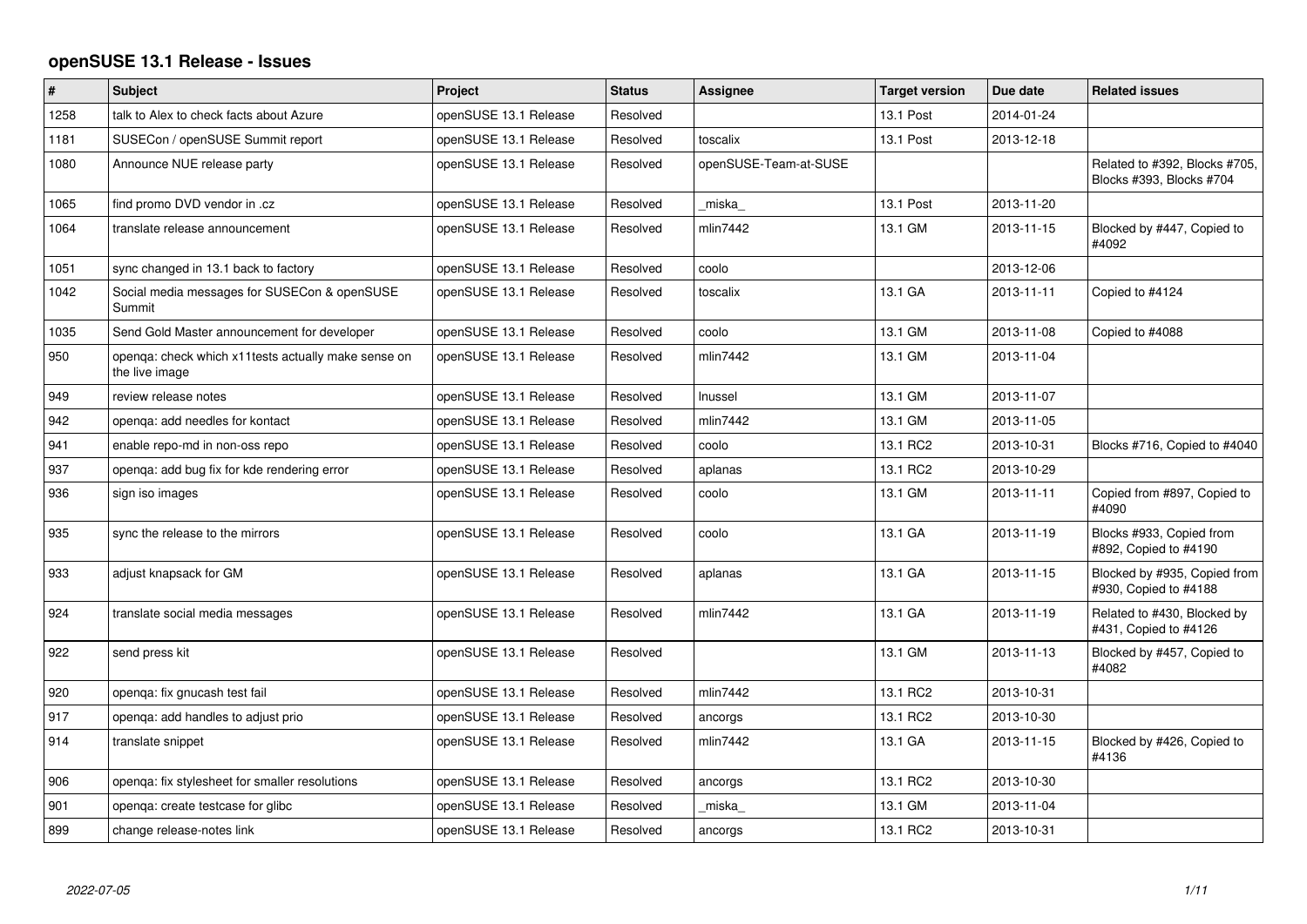| $\sharp$ | <b>Subject</b>                                        | Project               | <b>Status</b> | Assignee     | <b>Target version</b> | Due date   | <b>Related issues</b>                                |
|----------|-------------------------------------------------------|-----------------------|---------------|--------------|-----------------------|------------|------------------------------------------------------|
| 891      | prepare software.opensuse.org                         | openSUSE 13.1 Release | Resolved      | ancorgs      | 13.1 RC2              | 2013-10-31 | Blocked by #897, Copied from<br>#867, Copied to #934 |
| 890      | merge back maintenance updates                        | openSUSE 13.1 Release | Resolved      | scarabeus_iv | 13.1 RC2              | 2013-10-30 | Copied from #866                                     |
| 889      | openqa: make is_authorized_rw() configurable          | openSUSE 13.1 Release | Resolved      | mlin7442     | 13.1 RC2              | 2013-10-23 |                                                      |
| 878      | find external BT seeders                              | openSUSE 13.1 Release | Resolved      |              | 13.1 GA               | 2013-11-19 | Copied to #4170                                      |
| 872      | send annoucement mail to factory and project          | openSUSE 13.1 Release | Resolved      |              | 13.1 RC2              | 2013-10-31 |                                                      |
| 871      | get quote for DVD manufacturing                       | openSUSE 13.1 Release | Resolved      | cwh          | 13.1 RC2              | 2013-10-17 |                                                      |
| 868      | make sure repo button is in obs                       | openSUSE 13.1 Release | Resolved      | cwh          | 13.1 RC2              | 2013-10-15 |                                                      |
| 866      | merge back maintenance updates                        | openSUSE 13.1 Release | Resolved      | scarabeus iv | 13.1 RC1              | 2013-10-09 | Copied to #890, Copied to<br>#4034                   |
| 863      | Bugzilla evalution for BtrFS RC2                      | openSUSE 13.1 Release | Resolved      | aplanas      | 13.1 RC2              | 2013-11-05 |                                                      |
| 861      | Measure Factory users that used DVD medium to install | openSUSE 13.1 Release | Resolved      | aplanas      | 13.1 RC2              | 2013-11-05 | Copied from #787                                     |
| 858      | check all wiki pages on release day                   | openSUSE 13.1 Release | Resolved      | cwh          | 13.1 GA               | 2013-11-19 | Copied from #184, Copied to<br>#4148                 |
| 857      | install 13.1 wik pages as default                     | openSUSE 13.1 Release | Resolved      | cwh          | 13.1 GA               | 2013-11-19 | Copied from #163, Copied to<br>#4146                 |
| 856      | update wiki pages                                     | openSUSE 13.1 Release | Resolved      | cwh          | 13.1 GA               | 2013-11-14 | Copied from #160, Copied to<br>#4144                 |
| 855      | move 12.3 to archive                                  | openSUSE 13.1 Release | Resolved      | cwh          | 13.1 GA               | 2013-11-14 | Copied from #159, Copied to<br>#4142                 |
| 854      | update opensuse wiki                                  | openSUSE 13.1 Release | Resolved      | cwh          | 13.1 GA               | 2013-11-19 | Copied from #158, Copied to<br>#4140                 |
| 847      | update freecode entry                                 | openSUSE 13.1 Release | Resolved      | miska        | 13.1 GA               | 2013-11-19 | Copied from #174, Copied to<br>#4168                 |
| 837      | openqa: gnome application tests                       | openSUSE 13.1 Release | Resolved      | mlin7442     | 13.1 RC2              | 2013-10-17 |                                                      |
| 836      | openqa: fix amarok test                               | openSUSE 13.1 Release | Resolved      | mlin7442     | 13.1 RC2              | 2013-10-29 |                                                      |
| 835      | openga: fix kde+laptop test                           | openSUSE 13.1 Release | Resolved      | cwh          | 13.1 RC2              | 2013-10-24 |                                                      |
| 832      | openqa: fix needles for uefi                          | openSUSE 13.1 Release | Resolved      | mlin7442     | 13.1 RC2              | 2013-10-16 |                                                      |
| 829      | openqa: fix reboot test                               | openSUSE 13.1 Release | Resolved      | cwh          | 13.1 RC1              | 2013-10-09 |                                                      |
| 812      | add beta1 in bugzilla                                 | openSUSE 13.1 Release | Resolved      | coolo        | 13.1 Beta 1           | 2013-09-18 |                                                      |
| 804      | openqa: debug aplay fail                              | openSUSE 13.1 Release | Resolved      | _miska_      | 13.1 RC2              | 2013-10-14 |                                                      |
| 797      | remove manuals from dvds                              | openSUSE 13.1 Release | Resolved      | coolo        | 13.1 Beta 1           | 2013-09-17 |                                                      |
| 790      | graph about # of BtrFS installations in rc1           | openSUSE 13.1 Release | Resolved      | aplanas      | 13.1 RC2              | 2013-11-05 |                                                      |
| 755      | talk to SLE QA about Factory                          | openSUSE 13.1 Release | Resolved      | aplanas      | 13.1 Beta 1           | 2013-09-19 |                                                      |
| 753      | verify piwik works                                    | openSUSE 13.1 Release | Resolved      | aplanas      | 13.1 RC2              | 2013-10-29 | Copied from #752, Copied to<br>#754                  |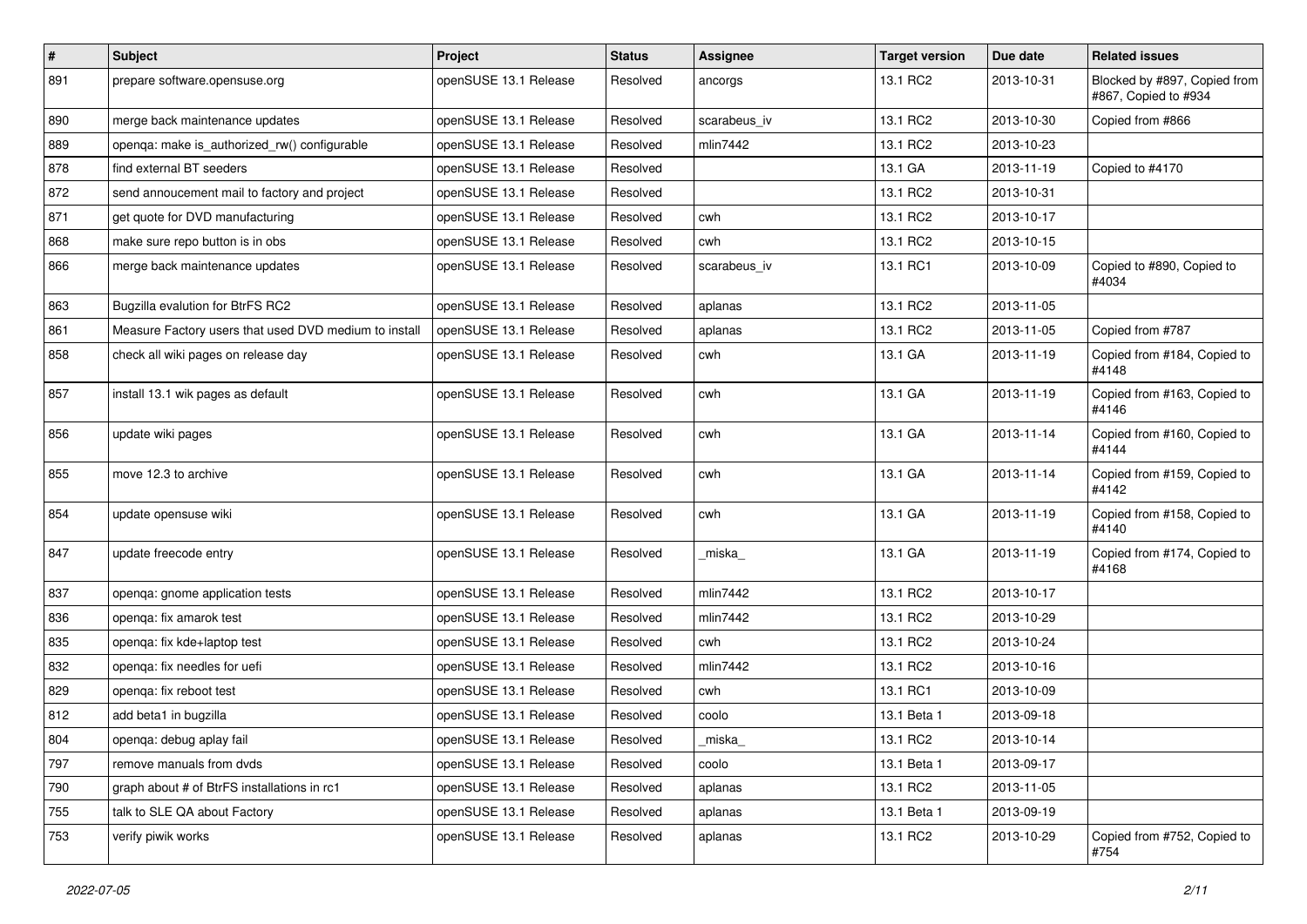| $\#$ | <b>Subject</b>                                                                                  | Project               | <b>Status</b> | Assignee              | <b>Target version</b> | Due date   | <b>Related issues</b>                                                              |
|------|-------------------------------------------------------------------------------------------------|-----------------------|---------------|-----------------------|-----------------------|------------|------------------------------------------------------------------------------------|
| 752  | verify piwik works                                                                              | openSUSE 13.1 Release | Resolved      | aplanas               | 13.1 RC1              | 2013-10-08 | Copied from #751, Copied to<br>#753                                                |
| 751  | verify piwik works                                                                              | openSUSE 13.1 Release | Resolved      | aplanas               | 13.1 Beta 1           | 2013-09-17 | Copied to #752, Copied to<br>#4020                                                 |
| 723  | create is maintained data                                                                       | openSUSE 13.1 Release | Resolved      | coolo                 | 13.1 GA               | 2013-11-19 | Copied from #171                                                                   |
| 717  | fix upgrade instructions in wiki                                                                | openSUSE 13.1 Release | Resolved      | ancorgs               | 13.1 RC1              | 2013-10-10 | Copied from #80, Copied to<br>#4028                                                |
| 709  | update git                                                                                      | openSUSE 13.1 Release | Resolved      | ancorgs               | 13.1 RC1              | 2013-10-14 | Copied from #146, Copied to<br>#4026                                               |
| 708  | ask community to add repo xml                                                                   | openSUSE 13.1 Release | Resolved      | ancorgs               | 13.1 RC1              | 2013-10-14 | Copied from #145, Copied to<br>#4024                                               |
| 705  | NUE: Create a Google+ Event Page                                                                | openSUSE 13.1 Release | Resolved      | openSUSE-Team-at-SUSE | 13.1 GM               | 2013-11-11 | Related to #704, Blocked by<br>#392, Blocked by #1080,<br>Blocked by #393          |
| 704  | Promote parties on Facebook                                                                     | openSUSE 13.1 Release | Resolved      | miska                 | 13.1 GM               | 2013-11-11 | Related to #705, Blocked by<br>#392, Blocked by #1080,<br>Blocked by #393          |
| 594  | Factory development process documentation                                                       | openSUSE 13.1 Release | Resolved      | aplanas               | 13.1 Beta 1           | 2013-09-06 |                                                                                    |
| 414  | Write an article about adding the last packages and<br>updates in time for openSUSE 13.1 Beta 1 | openSUSE 13.1 Release | Resolved      |                       | 13.1 Beta 1           | 2013-09-05 |                                                                                    |
| 393  | Add release party to the list of parties                                                        | openSUSE 13.1 Release | Resolved      |                       | 13.1 GM               | 2013-11-11 | Related to #428, Blocked by<br>#392, Blocks #705, Blocked<br>by #1080, Blocks #704 |
| 392  | NUE: Release party organization                                                                 | openSUSE 13.1 Release | Resolved      | cwh                   | 13.1 GM               | 2013-11-19 | Related to #428, Related to<br>#1080, Blocks #393, Blocks<br>#704, Blocks #705     |
| 270  | revamp https://en.opensuse.org/Live USB stick                                                   | openSUSE 13.1 Release | Resolved      | cwh                   | 13.1 GA               | 2013-11-15 |                                                                                    |
| 269  | update software.opensuse.org with USB stick<br>instructions                                     | openSUSE 13.1 Release | Resolved      | ancorgs               | 13.1 RC1              | 2013-09-30 |                                                                                    |
| 1108 | Update screenshots in landing page                                                              | openSUSE 13.1 Release | Closed        | ancorgs               | 13.1 GA               | 2013-11-19 | Copied to #4094                                                                    |
| 1107 | publish the final                                                                               | openSUSE 13.1 Release | Closed        | Inussel               |                       |            |                                                                                    |
| 1045 | Material for SUSCon / openSUSE SUmmit                                                           | openSUSE 13.1 Release | Closed        | toscalix              | 13.1 GA               | 2013-11-17 | Related to #948, Related to<br>#947, Related to #952                               |
| 1039 | Social media messages for SUSECon                                                               | openSUSE 13.1 Release | Closed        | toscalix              | 13.1 GA               | 2013-11-11 | Related to #431                                                                    |
| 1038 | tell maintenance&security about GM                                                              | openSUSE 13.1 Release | Closed        | Inussel               | 13.1 GA               | 2013-11-19 | Copied to #4194                                                                    |
| 1037 | ask maintenance to remove the test updates                                                      | openSUSE 13.1 Release | Closed        | aplanas               | 13.1 GA               | 2013-11-19 | Copied to #4192                                                                    |
| 999  | Adapt http://mirrors.opensuse.org/ to list the 13.1 mirrors                                     | openSUSE 13.1 Release | Closed        |                       | 13.1 GA               | 2013-11-19 | Copied to #4128                                                                    |
| 953  | check manual was generated for OSP                                                              | openSUSE 13.1 Release | Closed        | Inussel               | 13.1 GM               | 2013-11-05 | Copied to #4084                                                                    |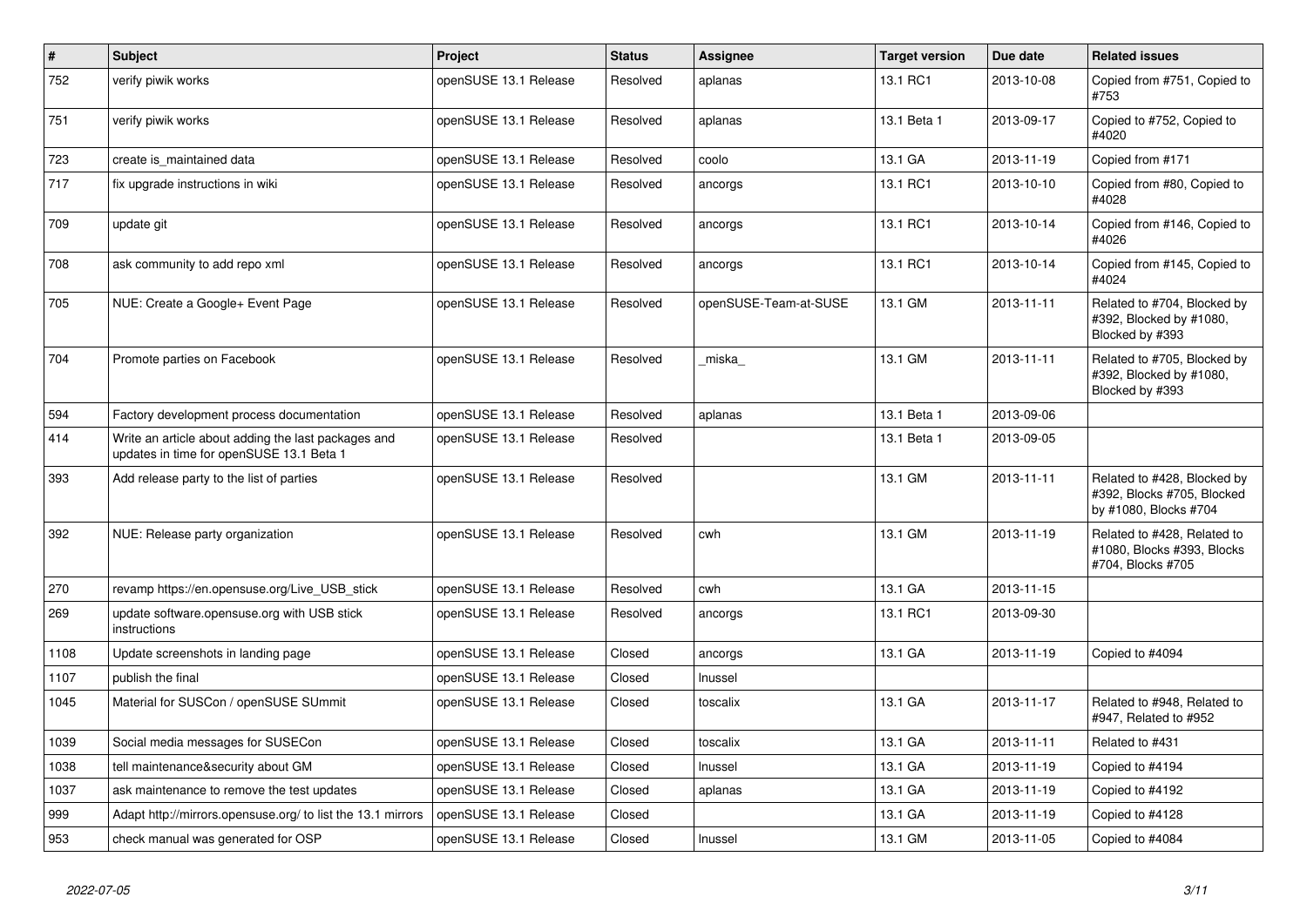| #   | <b>Subject</b>                                | Project               | <b>Status</b> | <b>Assignee</b>       | <b>Target version</b> | Due date   | <b>Related issues</b>                                |
|-----|-----------------------------------------------|-----------------------|---------------|-----------------------|-----------------------|------------|------------------------------------------------------|
| 952 | burn dvds                                     | openSUSE 13.1 Release | Closed        | cwh                   | 13.1 GM               | 2013-11-08 | Related to #893, Related to<br>#1045                 |
| 951 | remove test updates from the patterns         | openSUSE 13.1 Release | Closed        | coolo                 | 13.1 RC2              | 2013-10-31 | Copied to #4042                                      |
| 948 | Press kit USB sticks                          | openSUSE 13.1 Release | Closed        | toscalix              | 13.1 GM               | 2013-11-08 | Related to #1045, Precedes<br>#944                   |
| 947 | Reception of the DVDs at SUSECon              | openSUSE 13.1 Release | Closed        | toscalix              | 13.1 GA               | 2013-11-12 | Related to #1045, Follows<br>#893, Precedes #944     |
| 944 | give press kit and promo dvds to Kevan Barney | openSUSE 13.1 Release | Closed        | Inussel               | 13.1 GA               | 2013-11-26 | Follows #947, Follows #948                           |
| 939 | make counter.o.o/link point to new portal     | openSUSE 13.1 Release | Closed        | Inussel               | 13.1 RC2              | 2013-10-30 | Copied to #4038                                      |
| 938 | openga: add needles for libreoffice on promo  | openSUSE 13.1 Release | Closed        |                       |                       |            |                                                      |
| 934 | prepare software.opensuse.org                 | openSUSE 13.1 Release | Closed        | ancorgs               | 13.1 GA               | 2013-11-19 | Is duplicate of #710, Copied<br>from #891            |
| 930 | adjust knapsack for RC2                       | openSUSE 13.1 Release | Closed        | aplanas               | 13.1 RC2              | 2013-10-30 | Blocked by #892, Copied to<br>#933                   |
| 929 | check knapsack is working for GM              | openSUSE 13.1 Release | Closed        | aplanas               | 13.1 GA               | 2013-11-12 | Copied from #928, Copied to<br>#4186                 |
| 928 | check knapsack is working                     | openSUSE 13.1 Release | Closed        | aplanas               | 13.1 RC2              | 2013-10-24 | Copied to #929                                       |
| 927 | tell Media Tech Plus about GM                 | openSUSE 13.1 Release | Closed        | aplanas               | 13.1 GM               | 2013-11-08 |                                                      |
| 926 | order dvds                                    | openSUSE 13.1 Release | Closed        | Inussel               | 13.1 GM               | 2013-10-28 |                                                      |
| 925 | release day marketing work                    | openSUSE 13.1 Release | Closed        | openSUSE-Team-at-SUSE | 13.1 GA               | 2013-11-19 | Related to #430, Blocked by<br>#431, Copied to #4184 |
| 923 | add backup for social media                   | openSUSE 13.1 Release | Closed        |                       | 13.1 GM               | 2013-11-08 |                                                      |
| 921 | openga: use IO::Select                        | openSUSE 13.1 Release | Closed        | Inussel               | 13.1 RC2              | 2013-10-29 |                                                      |
| 916 | openSUSE Summit 2013: 13.1 Release workshop   | openSUSE 13.1 Release | Closed        | toscalix              | 13.1 GA               | 2013-11-16 | Related to #747, Has<br>duplicate #913               |
| 915 | deploy www.o.o                                | openSUSE 13.1 Release | Closed        | ancorgs               | 13.1 GA               | 2013-11-19 | Blocked by #427, Copied to<br>#4138                  |
| 913 | marketing working session on opensuse summit  | openSUSE 13.1 Release | Closed        | toscalix              | 13.1 GA               | 2013-11-13 | Is duplicate of #916                                 |
| 910 | openga: reboot test fails                     | openSUSE 13.1 Release | Closed        | Inussel               | 13.1 RC2              | 2013-10-30 |                                                      |
| 908 | openga: fix zypper up                         | openSUSE 13.1 Release | Closed        | Inussel               | 13.1 RC2              | 2013-10-30 |                                                      |
| 907 | get quotes for 50 blank DVD                   | openSUSE 13.1 Release | Closed        | Inussel               | 13.1 RC2              | 2013-10-24 |                                                      |
| 905 | openga: fix live cd console fonts             | openSUSE 13.1 Release | Closed        | Inussel               | 13.1 RC2              | 2013-10-29 |                                                      |
| 903 | check status of openstack                     | openSUSE 13.1 Release | Closed        | Inussel               | 13.1 RC2              | 2013-10-24 |                                                      |
| 902 | check status of ARM                           | openSUSE 13.1 Release | Closed        | Inussel               | 13.1 RC2              | 2013-10-24 |                                                      |
| 898 | create template for release notes index       | openSUSE 13.1 Release | Closed        | ancorgs               | 13.1 GM               | 2013-11-08 |                                                      |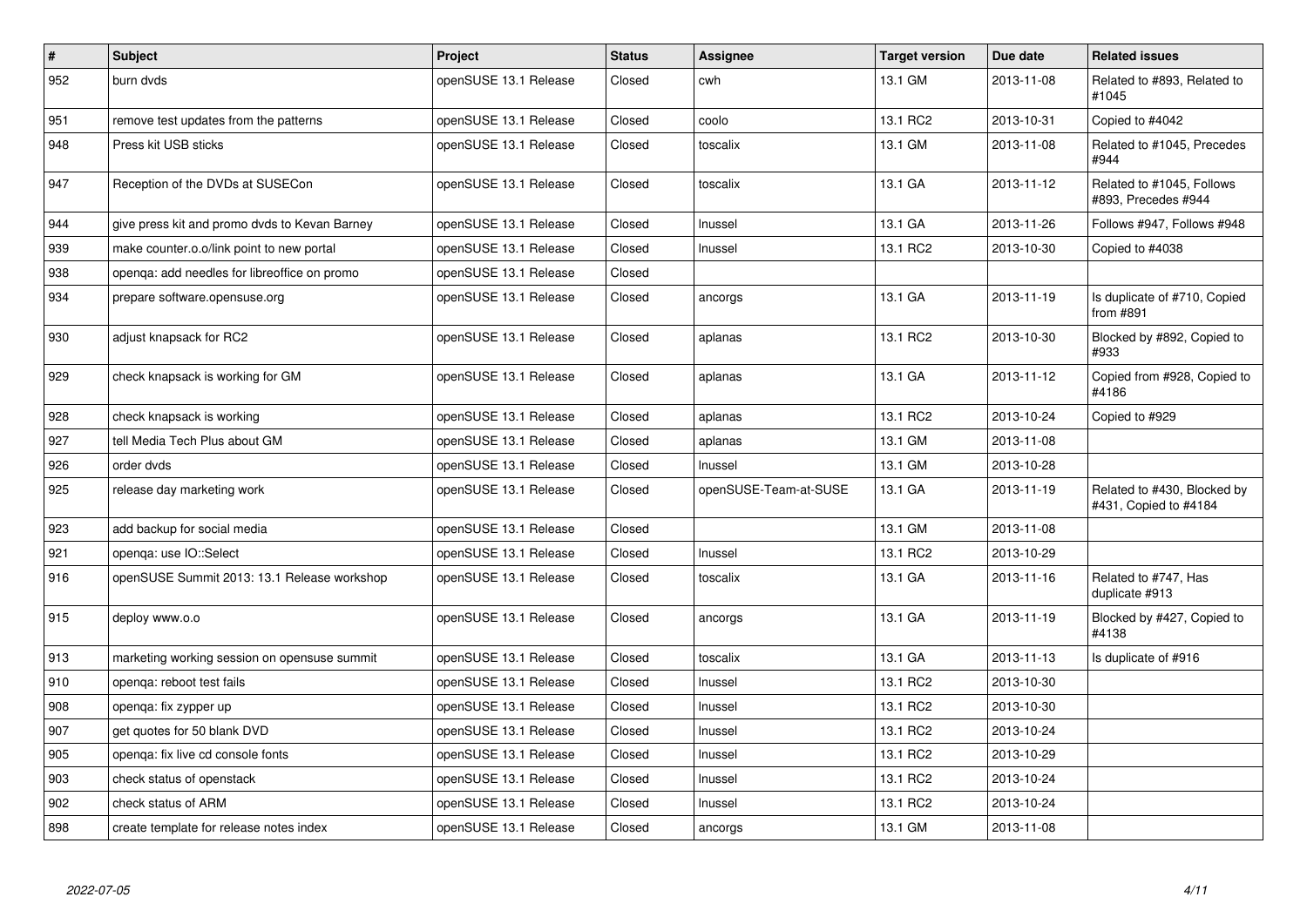| #   | <b>Subject</b>                                                | Project               | <b>Status</b> | Assignee     | <b>Target version</b> | Due date   | <b>Related issues</b>                                                |
|-----|---------------------------------------------------------------|-----------------------|---------------|--------------|-----------------------|------------|----------------------------------------------------------------------|
| 897 | sign iso images                                               | openSUSE 13.1 Release | Closed        | scarabeus_iv | 13.1 RC2              | 2013-10-30 | Blocks #892, Blocks #891,<br>Copied from #864, Copied to<br>#936     |
| 895 | get quotes                                                    | openSUSE 13.1 Release | Closed        | Inussel      | 13.1 GM               | 2013-10-25 |                                                                      |
| 894 | get design for sleeve/dvd                                     | openSUSE 13.1 Release | Closed        | Inussel      | 13.1 GM               | 2013-10-29 |                                                                      |
| 893 | get DVDs for SUSEcon                                          | openSUSE 13.1 Release | Closed        | Inussel      | 13.1 GM               | 2013-11-08 | Related to #952, Precedes<br>#947                                    |
| 892 | sync the release to the mirrors                               | openSUSE 13.1 Release | Closed        | coolo        | 13.1 RC2              | 2013-10-31 | Blocked by #897, Blocks<br>#930, Copied from #865,<br>Copied to #935 |
| 884 | Update the rsync modules to include 13.1 ISO and repo         | openSUSE 13.1 Release | Closed        | aplanas      | 13.1 GA               | 2013-11-18 | Copied from #137, Copied to<br>#4182                                 |
| 874 | create droplist                                               | openSUSE 13.1 Release | Closed        | coolo        | 13.1 RC2              | 2013-10-18 | Copied to #3448                                                      |
| 873 | create repo-md, ARCHIVES.gz, ChangeLog, Is-IR.gz etc          | openSUSE 13.1 Release | Closed        | coolo        | 13.1 RC2              | 2013-10-17 | Copied to #3450                                                      |
| 867 | prepare software.opensuse.org                                 | openSUSE 13.1 Release | Closed        | ancorgs      | 13.1 RC1              | 2013-10-11 | Copied to #891, Copied to<br>#4036                                   |
| 865 | sync the release to the mirrors                               | openSUSE 13.1 Release | Closed        | Inussel      | 13.1 RC1              | 2013-10-10 | Blocked by #864, Copied to<br>#892                                   |
| 864 | sign iso images                                               | openSUSE 13.1 Release | Closed        | scarabeus iv | 13.1 RC1              | 2013-10-10 | Blocks #865, Copied to #897                                          |
| 862 | Beta 1 installations                                          | openSUSE 13.1 Release | Closed        | aplanas      | 13.1 GM               | 2013-11-13 |                                                                      |
| 860 | Create in RC2 a graph about # of BtrFS installations          | openSUSE 13.1 Release | Closed        | aplanas      | 13.1 RC1              | 2013-10-31 | Copied from #788                                                     |
| 859 | graph about # of BtrFS installations in RC1                   | openSUSE 13.1 Release | Closed        | aplanas      | 13.1 RC2              | 2013-11-05 | Copied from #789                                                     |
| 853 | openqa: rsync factory-snapshot too                            | openSUSE 13.1 Release | Closed        | Inussel      | 13.1 RC1              | 2013-10-10 |                                                                      |
| 852 | Analysis btrfs in Beta 1: bugzilla                            | openSUSE 13.1 Release | Closed        | aplanas      | 13.1 RC1              | 2013-10-10 | Related to #411                                                      |
| 851 | openga: needle editor crash                                   | openSUSE 13.1 Release | Closed        | ancorgs      | 13.1 RC1              | 2013-10-10 |                                                                      |
| 850 | openga: fix GNOME live tests                                  | openSUSE 13.1 Release | Closed        | mlin7442     | 13.1 RC2              | 2013-10-14 |                                                                      |
| 848 | openqa: debug gnome crash                                     | openSUSE 13.1 Release | Closed        |              | 13.1 RC2              | 2013-10-10 |                                                                      |
| 840 | update slide show                                             | openSUSE 13.1 Release | Closed        | mlin7442     | 13.1 RC1              | 2013-10-08 | Copied to #4032                                                      |
| 838 | openqa: implement before/after x11 differently                | openSUSE 13.1 Release | Closed        |              | 13.1 RC2              | 2013-10-10 |                                                                      |
| 830 | Add openSUSE 13.1 to bugzilla                                 | openSUSE 13.1 Release | Closed        | Inussel      | 13.1 RC1              | 2013-10-08 |                                                                      |
| 828 | openqa: add workaround for bug 834165                         | openSUSE 13.1 Release | Closed        | Inussel      | 13.1 RC1              | 2013-09-24 |                                                                      |
| 821 | Define specific actions related with btrfs for RC1            | openSUSE 13.1 Release | Closed        | Inussel      | 13.1 RC1              | 2013-10-04 |                                                                      |
| 816 | adjust software.o.o for B1                                    | openSUSE 13.1 Release | Closed        | ancorgs      | 13.1 Beta 1           | 2013-09-19 |                                                                      |
| 815 | notify greek translation team that they need to go to<br>100% | openSUSE 13.1 Release | Closed        | Inussel      | 13.1 RC1              | 2013-09-20 |                                                                      |
| 813 | Announce internally at SUSE the Beta Release and btrf         | openSUSE 13.1 Release | Closed        | Inussel      | 13.1 Beta 1           | 2013-09-19 |                                                                      |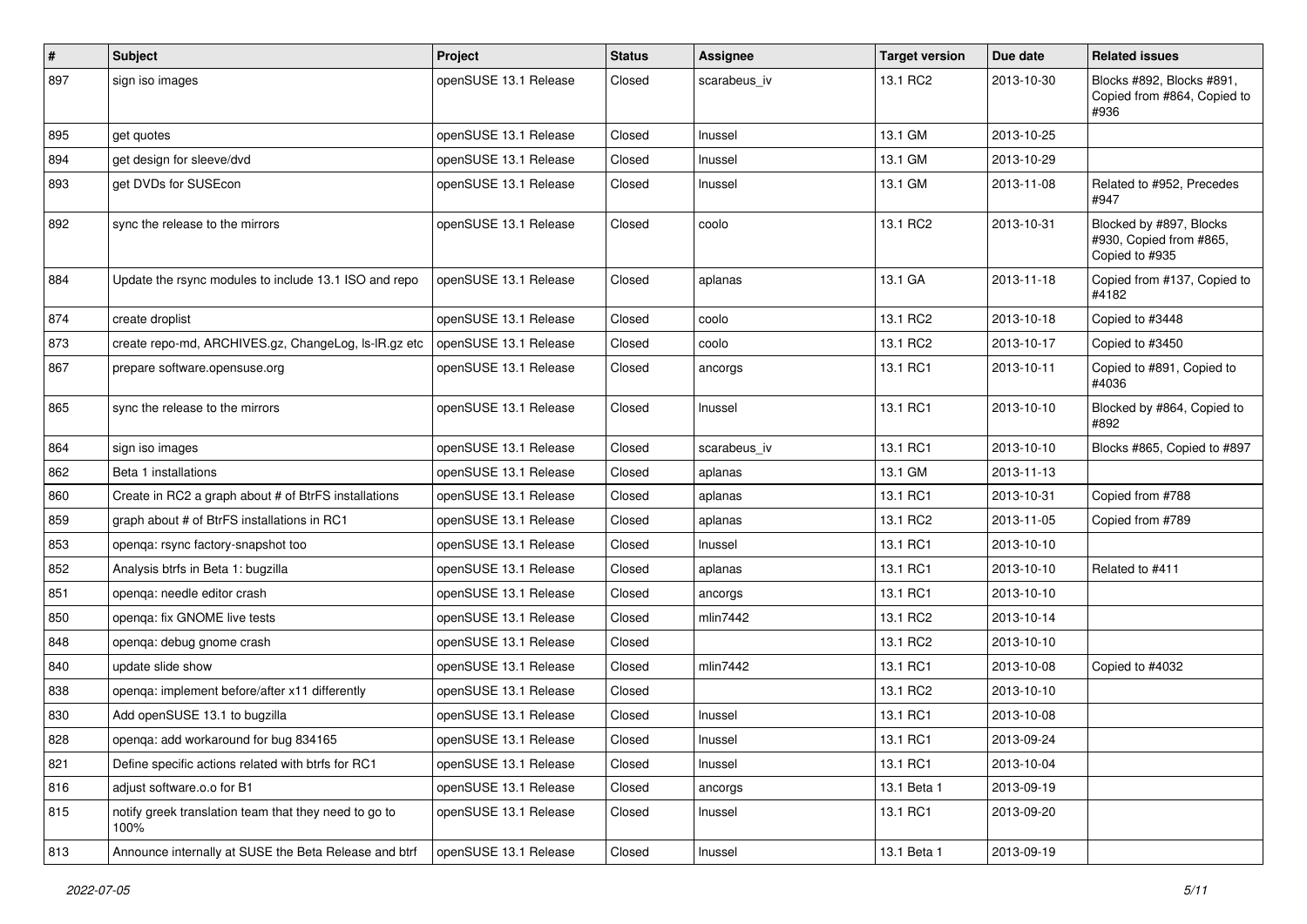| $\vert$ # | <b>Subject</b>                                                                         | Project               | <b>Status</b> | <b>Assignee</b> | <b>Target version</b> | Due date   | <b>Related issues</b>                                |
|-----------|----------------------------------------------------------------------------------------|-----------------------|---------------|-----------------|-----------------------|------------|------------------------------------------------------|
| 811       | openqa: adjust for btrfs popup                                                         | openSUSE 13.1 Release | Closed        | Inussel         | 13.1 Beta 1           | 2013-09-16 |                                                      |
| 810       | Include the pop-up for testing btrfs in Beta<br>announcement                           | openSUSE 13.1 Release | Closed        | Inussel         | 13.1 Beta 1           | 2013-10-04 | Related to #809, Related to<br>#791, Related to #789 |
| 809       | Announce the pop-up in factory mailing list                                            | openSUSE 13.1 Release | Closed        | coolo           | 13.1 Beta 1           | 2013-10-04 | Related to #810                                      |
| 808       | Announce the pop-up in Beta for testing btrfs                                          | openSUSE 13.1 Release | Closed        |                 | 13.1 Beta 1           | 2013-10-04 | Precedes #407, Precedes<br>#730                      |
| 807       | openqa: debug gnome blue screen                                                        | openSUSE 13.1 Release | Closed        |                 | 13.1 Beta 1           | 2013-09-18 |                                                      |
| 805       | openqa: debug plymouth fail                                                            | openSUSE 13.1 Release | Closed        |                 | 13.1 RC1              | 2013-10-07 |                                                      |
| 803       | openqa: debug usbinst fail                                                             | openSUSE 13.1 Release | Closed        | cwh             | 13.1 Beta 1           | 2013-09-16 |                                                      |
| 802       | openga: port to JSON-RPC 1.0                                                           | openSUSE 13.1 Release | Closed        | Inussel         | 13.1 Beta 1           | 2013-09-13 |                                                      |
| 800       | include greek on the dvd                                                               | openSUSE 13.1 Release | Closed        | coolo           | 13.1 Beta 1           | 2013-09-17 |                                                      |
| 798       | tell open source press the plan about active doc                                       | openSUSE 13.1 Release | Closed        |                 | 13.1 RC1              | 2013-09-20 |                                                      |
| 793       | openqa: debug gnome crash                                                              | openSUSE 13.1 Release | Closed        | Inussel         | 13.1 Beta 1           | 2013-09-17 |                                                      |
| 792       | openqa: debug kde segfault                                                             | openSUSE 13.1 Release | Closed        | alarrosa        | 13.1 Beta 1           | 2013-09-17 |                                                      |
| 791       | release btrfsprogs update                                                              | openSUSE 13.1 Release | Closed        | Inussel         | 13.1 Beta 1           | 2013-09-19 | Related to #810                                      |
| 789       | graph about # of BtrFS installations in beta1                                          | openSUSE 13.1 Release | Closed        | aplanas         | 13.1 RC1              | 2013-10-10 | Related to #810, Copied to<br>#859                   |
| 788       | Create in Beta 1 a graph about # of BtrFS installations<br>11.X and 12.X (2011 - 2013) | openSUSE 13.1 Release | Closed        | aplanas         | 13.1 RC1              | 2013-10-04 | Copied to #860                                       |
| 787       | Measure Factory users that used DVD medium to install                                  | openSUSE 13.1 Release | Closed        | aplanas         | 13.1 RC1              | 2013-09-27 | Copied to #861                                       |
| 786       | Measure BtrFS in Factory for the last 6 month                                          | openSUSE 13.1 Release | Closed        | aplanas         | 13.1 Beta 1           | 2013-09-13 |                                                      |
| 785       | remove btrfs diaog                                                                     | openSUSE 13.1 Release | Closed        | Inussel         | 13.1 RC1              | 2013-10-02 |                                                      |
| 784       | come up with btrfs story for beta1                                                     | openSUSE 13.1 Release | Closed        |                 | 13.1 Beta 1           | 2013-09-18 | Related to #814                                      |
| 783       | promote beta medium internally                                                         | openSUSE 13.1 Release | Closed        | Inussel         | 13.1 Beta 1           | 2013-09-13 |                                                      |
| 757       | translators meeting                                                                    | openSUSE 13.1 Release | Closed        |                 | 13.1 GA               | 2013-10-08 |                                                      |
| 756       | ping translators                                                                       | openSUSE 13.1 Release | Closed        | mlin7442        | 13.1 RC1              | 2013-10-09 |                                                      |
| 754       | verify piwik works                                                                     | openSUSE 13.1 Release | Closed        | aplanas         | 13.1 GA               | 2013-11-18 | Copied from #753                                     |
| 750       | communicate OBS freeze times to OBS team                                               | openSUSE 13.1 Release | Closed        | Inussel         | 13.1 Beta 1           | 2013-09-16 |                                                      |
| 749       | remind opensuse.org admins of release                                                  | openSUSE 13.1 Release | Closed        | ancorgs         | 13.1 GA               | 2013-11-18 | Copied to #4166                                      |
| 748       | try deployment of www.opensuse.org                                                     | openSUSE 13.1 Release | Closed        | ancorgs         | 13.1 Beta 1           | 2013-09-18 |                                                      |
| 747       | marketing brainstorm session                                                           | openSUSE 13.1 Release | Closed        | toscalix        | 13.1 GA               | 2013-11-17 | Related to #916, Copied to<br>#4164                  |
| 746       | communicate GM issues to marketing                                                     | openSUSE 13.1 Release | Closed        | aplanas         | 13.1 GA               | 2013-11-17 | Copied to #4162                                      |
| 745       | debug and fix<br>openSUSE-Factory-NET-i586-Build0677-xfce looping                      | openSUSE 13.1 Release | Closed        | _miska_         | 13.1 Beta 1           | 2013-09-05 |                                                      |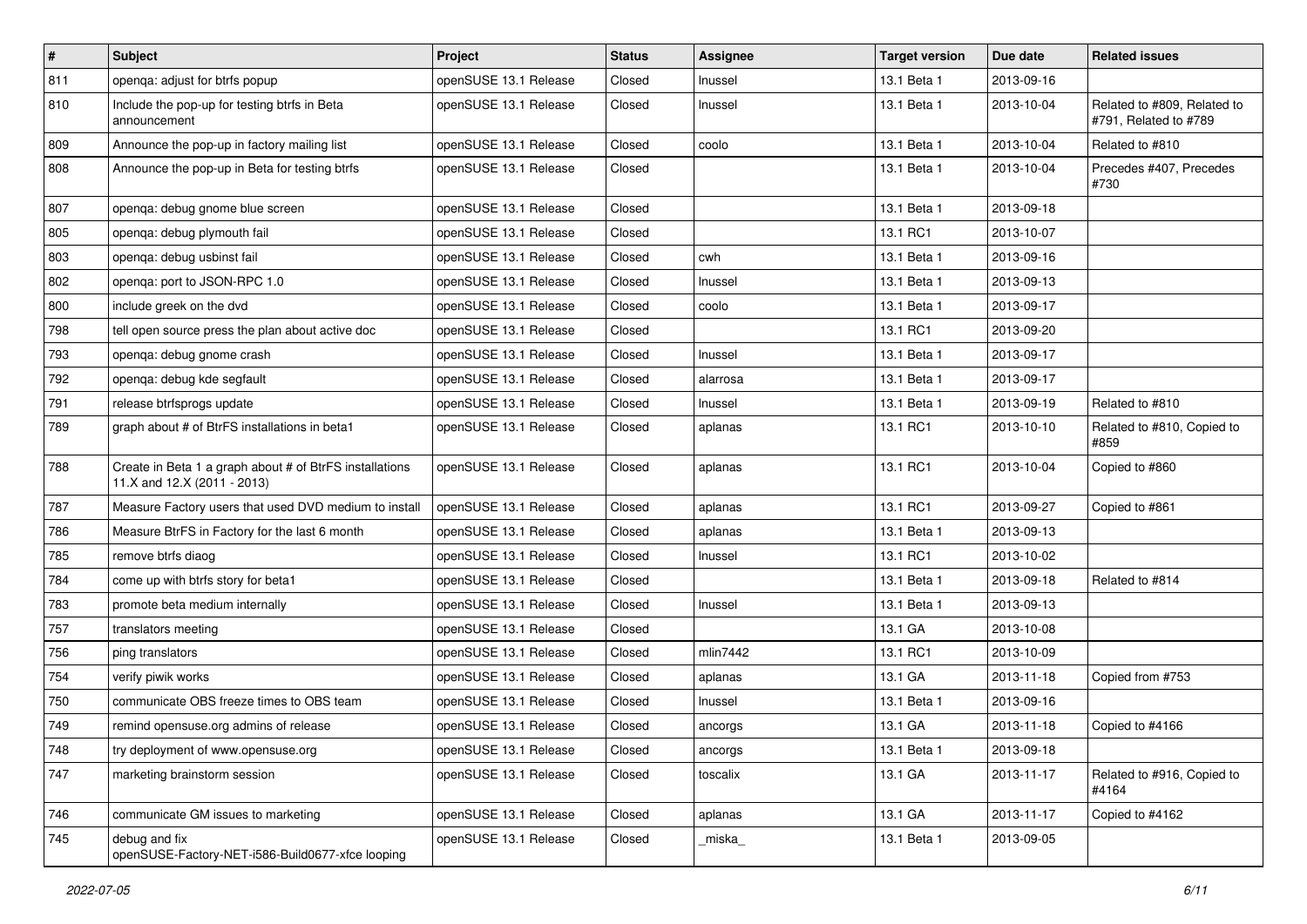| $\sharp$ | <b>Subject</b>                                                             | Project               | <b>Status</b> | <b>Assignee</b> | <b>Target version</b> | Due date   | <b>Related issues</b>                                                     |
|----------|----------------------------------------------------------------------------|-----------------------|---------------|-----------------|-----------------------|------------|---------------------------------------------------------------------------|
| 744      | update<br>https://en.opensuse.org/openSUSE:Release_process                 | openSUSE 13.1 Release | Closed        |                 | 13.1 Beta 1           | 2013-09-03 |                                                                           |
| 743      | find a tool to convert mediawiki to pdf                                    | openSUSE 13.1 Release | Closed        | alarrosa        | 13.1 RC2              | 2013-10-25 |                                                                           |
| 742      | need a osc plugin to sync openSUSE:Factory and<br>openSUSE:Factory:Rebuild | openSUSE 13.1 Release | Closed        |                 |                       | 2013-10-16 |                                                                           |
| 740      | close old Factory bugs                                                     | openSUSE 13.1 Release | Closed        | aplanas         | 13.1 RC1              | 2013-09-19 |                                                                           |
| 739      | develop script to ask packagers about features                             | openSUSE 13.1 Release | Closed        | miska           | 13.1 RC1              | 2013-10-09 | Blocks #438                                                               |
| 730      | Call for testing - BetaPizza Parties article                               | openSUSE 13.1 Release | Closed        |                 | 13.1 Beta 1           | 2013-10-11 | Precedes #407, Follows #808                                               |
| 728      | Publish an article asking people to help promote the<br>upcoming release.  | openSUSE 13.1 Release | Closed        |                 | 13.1 GA               | 2013-10-02 | Blocked by #476, Blocked by<br>#477, Copied to #4102                      |
| 727      | final article: release almost there!                                       | openSUSE 13.1 Release | Closed        | ancorgs         | 13.1 GA               | 2013-11-18 |                                                                           |
| 726      | Third Sneak Peek: handling software on openSUSE                            | openSUSE 13.1 Release | Closed        |                 | 13.1 GA               | 2013-10-28 |                                                                           |
| 725      | Sneak preview four: Desktops                                               | openSUSE 13.1 Release | Closed        |                 | 13.1 GA               | 2013-11-04 |                                                                           |
| 724      | Sneak Peek Five: advanced openSUSE tips                                    | openSUSE 13.1 Release | Closed        |                 | 13.1 GA               | 2013-11-13 |                                                                           |
| 722      | update wiki                                                                | openSUSE 13.1 Release | Closed        |                 | 13.1 RC2              | 2013-10-18 | Blocked by #720, Blocks<br>#721, Copied from #136,<br>Copied to #4630     |
| 721      | update shop.opensuse.org                                                   | openSUSE 13.1 Release | Closed        | Inussel         | 13.1 RC2              | 2013-10-18 | Blocked by #720, Blocked by<br>#722, Copied from #132,<br>Copied to #4628 |
| 720      | request new box image and link                                             | openSUSE 13.1 Release | Closed        | Inussel         | 13.1 RC1              | 2013-10-09 | Blocks #721, Blocks #722,<br>Copied from #131, Copied to<br>#4626         |
| 719      | shop.opensuse.org                                                          | openSUSE 13.1 Release | Closed        |                 | 13.1 RC2              | 2013-10-18 | Copied from #130, Copied to<br>#4624                                      |
| 718      | EULA review/update                                                         | openSUSE 13.1 Release | Closed        | Inussel         | 13.1 RC1              | 2013-10-10 | Copied from #103, Copied to<br>#4030                                      |
| 716      | <b>IPRQ</b>                                                                | openSUSE 13.1 Release | Closed        | Inussel         | 13.1 GM               | 2013-11-08 | Blocked by #941, Copied from<br>#33, Copied to #4086                      |
| 715      | install counter                                                            | openSUSE 13.1 Release | Closed        | Inussel         | 13.1 RC1              | 2013-10-10 | Blocked by #476, Blocked by<br>#662                                       |
| 713      | deploy software.opensuse.org                                               | openSUSE 13.1 Release | Closed        | ancorgs         | 13.1 GA               | 2013-11-19 | Copied from #155, Copied to<br>#4158                                      |
| 712      | test the changes                                                           | openSUSE 13.1 Release | Closed        | ancorgs         | 13.1 GA               | 2013-11-19 | Copied from #154, Copied to<br>#4156                                      |
| 711      | adjust to 13.1                                                             | openSUSE 13.1 Release | Closed        | ancorgs         | 13.1 GA               | 2013-11-15 | Copied from #153, Copied to<br>#4154                                      |
| 710      | software.opensuse.org                                                      | openSUSE 13.1 Release | Closed        | ancorgs         | 13.1 GA               | 2013-11-19 | Has duplicate #934, Copied<br>from #152, Copied to #4152                  |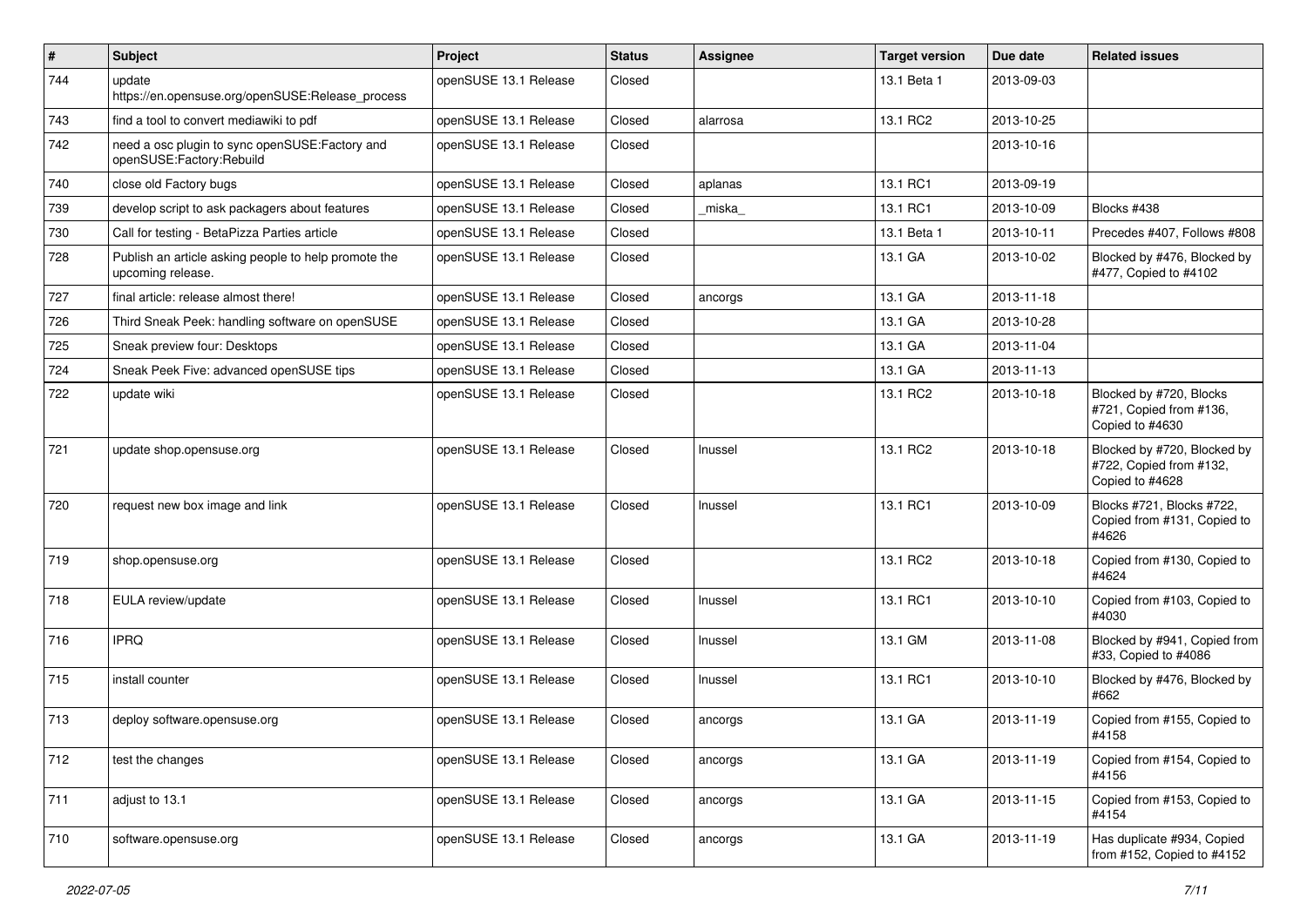| $\vert$ # | Subject                                                   | Project               | <b>Status</b> | Assignee     | Target version   | Due date   | <b>Related issues</b>                            |
|-----------|-----------------------------------------------------------|-----------------------|---------------|--------------|------------------|------------|--------------------------------------------------|
| 707       | community repos                                           | openSUSE 13.1 Release | Closed        | ancorgs      | 13.1 RC1         | 2013-10-14 | Copied from #144                                 |
| 706       | publish docu                                              | openSUSE 13.1 Release | Closed        | ancorgs      | 13.1 GA          | 2013-11-19 | Copied from #143, Copied to<br>#4160             |
| 689       | Current documentation analisys                            | openSUSE 13.1 Release | Closed        | aplanas      | 13.1 Milestone 4 | 2013-07-26 | Copied from #595                                 |
| 685       | Meeting with SUSE Teams involved in this release          | openSUSE 13.1 Release | Closed        | Inussel      | 13.1 Milestone 3 | 2013-06-25 | Copied from #556                                 |
| 662       | Refactor the counter script                               | openSUSE 13.1 Release | Closed        | aplanas      | 13.1 Beta 1      | 2013-09-19 | Blocks #715                                      |
| 654       | send shim to signing                                      | openSUSE 13.1 Release | Closed        | Inussel      | 13.1 Beta 1      | 2013-09-13 |                                                  |
| 653       | request new 2048 bit key for shim                         | openSUSE 13.1 Release | Closed        | Inussel      | 13.1 Beta 1      | 2013-08-27 |                                                  |
| 647       | announce beta1 deadline internally                        | openSUSE 13.1 Release | Closed        | coolo        | 13.1 Beta 1      | 2013-09-09 |                                                  |
| 646       | Create event pages on Facebook, Google+                   | openSUSE 13.1 Release | Closed        |              | 13.1 RC2         | 2013-10-25 | Related to #645, Copied to<br>#4116              |
| 645       | Update release party wiki pages                           | openSUSE 13.1 Release | Closed        |              | 13.1 RC2         | 2013-11-01 | Related to #646, Blocks #644,<br>Copied to #4114 |
| 644       | Write release party invitation article                    | openSUSE 13.1 Release | Closed        |              | 13.1 RC2         | 2013-11-11 | Blocked by #645, Copied to<br>#4112              |
| 631       | YaST Sneak Peak                                           | openSUSE 13.1 Release | Closed        |              | 13.1 GA          | 2013-10-15 |                                                  |
| 630       | Move repos from gitorius to github                        | openSUSE 13.1 Release | Closed        | _miska_      |                  | 2014-07-01 |                                                  |
| 628       | fix NET iso in openQA                                     | openSUSE 13.1 Release | Closed        |              | 13.1 Beta 1      |            |                                                  |
| 627       | debug and fix uefi test case failures in openQA           | openSUSE 13.1 Release | Closed        |              | 13.1 RC1         | 2013-10-10 |                                                  |
| 600       | move release notes to www.o.o                             | openSUSE 13.1 Release | Closed        |              | 13.1 RC1         | 2013-10-10 | Copied to #4022                                  |
| 597       | Polishing and publishing the document                     | openSUSE 13.1 Release | Closed        | aplanas      | 13.1 Beta 1      | 2013-09-06 |                                                  |
| 596       | Documentation sprint                                      | openSUSE 13.1 Release | Closed        | aplanas      | 13.1 Milestone 4 | 2013-07-31 |                                                  |
| 579       | Get info from Cloud article into Feature Guide            | openSUSE 13.1 Release | Closed        |              | 13.1 GA          | 2013-10-15 | Related to #437                                  |
| 578       | Take draft to news.o.o and ready for publishing           | openSUSE 13.1 Release | Closed        |              | 13.1 GA          | 2013-10-21 |                                                  |
| 577       | Coordinate with SUSE Marketing about Cloud Sneak<br>Peek  | openSUSE 13.1 Release | Closed        |              | 13.1 GA          | 2013-10-04 |                                                  |
| 576       | Get draft of Cloud article to oS team marketing           | openSUSE 13.1 Release | Closed        |              | 13.1 GA          | 2013-10-11 |                                                  |
| 575       | <b>Cloud Sneak Peek</b>                                   | openSUSE 13.1 Release | Closed        |              | 13.1 GA          | 2013-10-21 |                                                  |
| 571       | make sure all opensuse bug reports are public             | openSUSE 13.1 Release | Closed        | scarabeus iv |                  |            |                                                  |
| 570       | run openga on important packages in staging projects      | openSUSE 13.1 Release | Closed        | Inussel      |                  |            |                                                  |
| 560       | consolidate upcoming features page                        | openSUSE 13.1 Release | Closed        | Inussel      | 13.1 Milestone 3 | 2013-07-04 |                                                  |
| 551       | openSUSE Hackathons                                       | openSUSE 13.1 Release | Closed        | Inussel      | 13.1 Beta 1      | 2013-08-29 |                                                  |
| 512       | openSUSE 13.1 Release Process: Lunch and Learn<br>session | openSUSE 13.1 Release | Closed        | Inussel      | 13.1 Milestone 3 | 2013-06-27 |                                                  |
| 477       | Create social media backgrounds and badges                | openSUSE 13.1 Release | Closed        |              | 13.1 GA          | 2013-09-18 | Blocks #728, Copied to #4100                     |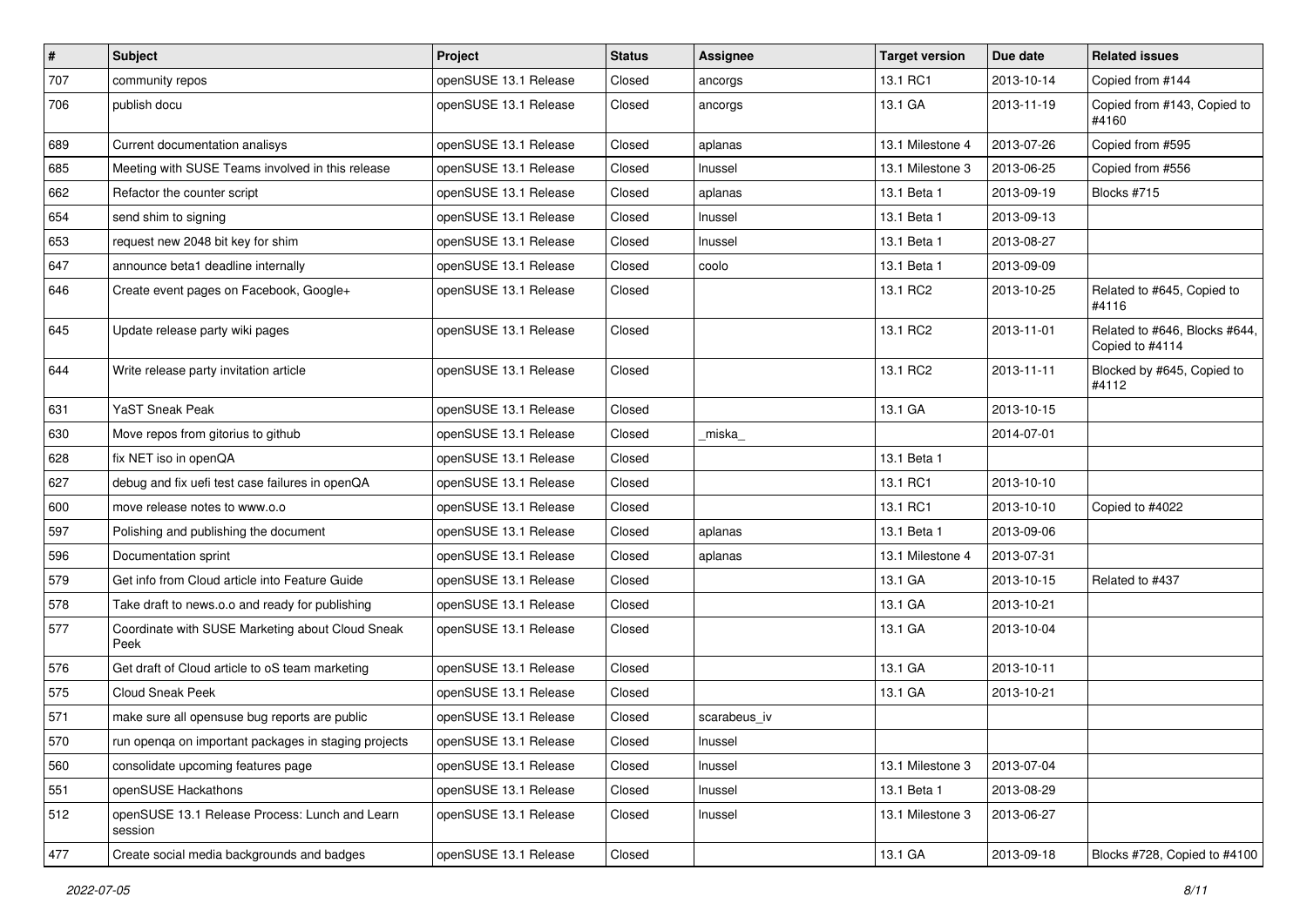| $\vert$ # | <b>Subject</b>                                                           | Project               | <b>Status</b> | Assignee | <b>Target version</b> | Due date   | <b>Related issues</b>                                                                    |
|-----------|--------------------------------------------------------------------------|-----------------------|---------------|----------|-----------------------|------------|------------------------------------------------------------------------------------------|
| 476       | Create release counter for oS 13.1                                       | openSUSE 13.1 Release | Closed        |          | 13.1 RC1              | 2013-09-18 | Blocks #715, Blocks #728,<br>Copied to #4098                                             |
| 475       | Promotional artwork                                                      | openSUSE 13.1 Release | Closed        |          | 13.1 GA               | 2013-09-18 | Related to #421, Copied to<br>#4096                                                      |
| 468       | communicate M1 and schedule internally                                   | openSUSE 13.1 Release | Closed        |          | 13.1 Milestone 1      | 2013-05-17 |                                                                                          |
| 462       | get Microsoft Azure account                                              | openSUSE 13.1 Release | Closed        |          | 13.1 RC1              | 2013-10-24 |                                                                                          |
| 461       | Amazon EC2                                                               | openSUSE 13.1 Release | Closed        |          | 13.1 GA               | 2013-11-05 |                                                                                          |
| 460       | For each cloud, describe how to get an account on there                  | openSUSE 13.1 Release | Closed        |          | 13.1 GA               | 2013-11-05 | Blocks #458                                                                              |
| 459       | Find out what clouds we are active on                                    | openSUSE 13.1 Release | Closed        |          | 13.1 RC1              | 2013-10-10 | Blocks #458                                                                              |
| 458       | get openSUSE in the Cloud                                                | openSUSE 13.1 Release | Closed        |          | 13.1 Post             | 2014-01-24 | Blocked by #459, Blocked by<br>#460, Copied to #4198                                     |
| 457       | Assemble press kit.                                                      | openSUSE 13.1 Release | Closed        |          | 13.1 GM               | 2013-11-08 | Blocked by #452, Blocks<br>#922, Blocked by #436,<br>Blocked by #447, Copied to<br>#4080 |
| 456       | Write 'reviewers guide', the mail for the press                          | openSUSE 13.1 Release | Closed        |          | 13.1 GM               | 2013-11-07 | Copied to #4078                                                                          |
| 455       | Create list of people who can be interviewed                             | openSUSE 13.1 Release | Closed        |          | 13.1 GM               | 2013-11-07 | Copied to #4076                                                                          |
| 453       | Create a Press Kit and send it to the press                              | openSUSE 13.1 Release | Closed        |          | 13.1 GM               | 2013-11-13 | Blocked by #420, Copied to<br>#4074                                                      |
| 452       | Get screenshots taken                                                    | openSUSE 13.1 Release | Closed        | cwh      | 13.1 GM               | 2013-11-06 | Blocks #457, Copied to #4062                                                             |
| 451       | Get quotes from important people                                         | openSUSE 13.1 Release | Closed        |          | 13.1 GM               | 2013-11-07 | Copied to #4072                                                                          |
| 450       | Assemble the Product highlights                                          | openSUSE 13.1 Release | Closed        |          | 13.1 GM               | 2013-10-29 | Blocks #434, Blocked by<br>#444, Copied to #4060                                         |
| 449       | Write the community announcement mail                                    | openSUSE 13.1 Release | Closed        | toscalix | 13.1 GA               | 2013-11-17 | Blocked by #447                                                                          |
| 447       | Write community announcement for news.o.o                                | openSUSE 13.1 Release | Closed        |          | 13.1 GM               |            | Blocked by #434, Blocks<br>#449, Blocks #1064, Blocks<br>#457, Copied to #4056           |
| 444       | Add features from distrowatch                                            | openSUSE 13.1 Release | Closed        |          | 13.1 GM               | 2013-10-20 | Blocks #434, Blocks #442,<br>Blocks #450, Copied to #4052                                |
| 442       | Get technical review                                                     | openSUSE 13.1 Release | Closed        |          | 13.1 GM               | 2013-10-31 | Blocked by #444, Copied to<br>#4050                                                      |
| 441       | Get features page finished                                               | openSUSE 13.1 Release | Closed        |          | 13.1 GM               | 2013-11-06 | Copied to #4048                                                                          |
| 440       | Gather info from major pieces of our release onto<br>Major_features page | openSUSE 13.1 Release | Closed        |          | 13.1 GM               | 2013-10-30 | Blocks #439, Copied to #4054                                                             |
| 439       | Move Major Features to feature guide page                                | openSUSE 13.1 Release | Closed        |          | 13.1 GM               | 2013-10-27 | Blocked by #438, Blocked by<br>#440, Copied to #4046                                     |
| 438       | Get developers to add their features to our features list                | openSUSE 13.1 Release | Closed        |          | 13.1 RC2              | 2013-10-28 | Blocks #439, Blocked by #739                                                             |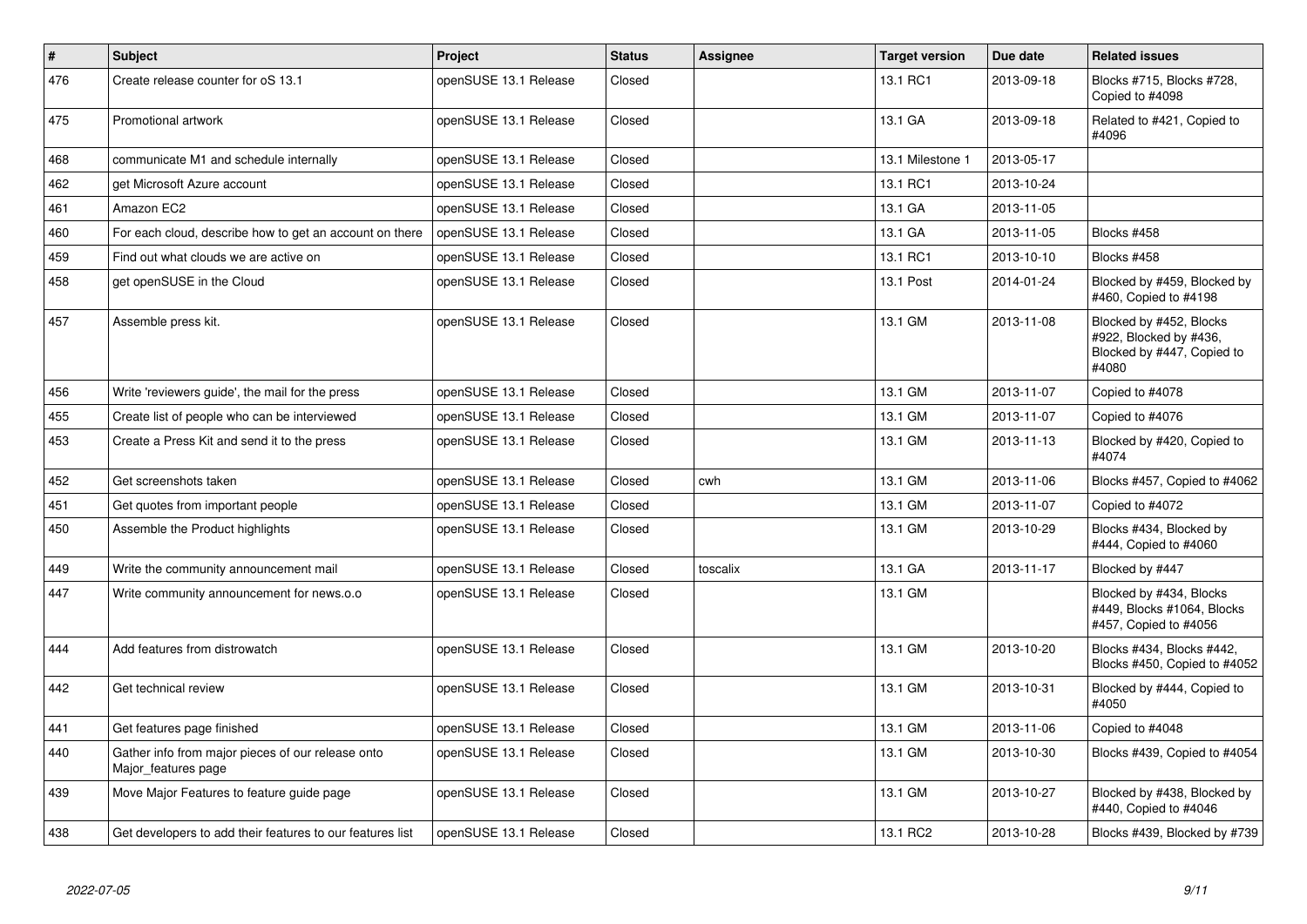| #   | <b>Subject</b>                                                                                               | Project               | <b>Status</b> | <b>Assignee</b> | <b>Target version</b> | Due date   | <b>Related issues</b>                                                           |
|-----|--------------------------------------------------------------------------------------------------------------|-----------------------|---------------|-----------------|-----------------------|------------|---------------------------------------------------------------------------------|
| 437 | Write the Feature Guide                                                                                      | openSUSE 13.1 Release | Closed        |                 | 13.1 GM               | 2013-11-06 | Related to #579, Copied to<br>#4044                                             |
| 436 | Let our PR Agencies have one last look at the<br>announcement                                                | openSUSE 13.1 Release | Closed        |                 | 13.1 GM               | 2013-11-08 | Blocks #457, Copied to #4070                                                    |
| 435 | Get feedback on the draft press announce                                                                     | openSUSE 13.1 Release | Closed        |                 | 13.1 GM               | 2013-11-06 | Copied to #4068                                                                 |
| 434 | Create a draft press announcement                                                                            | openSUSE 13.1 Release | Closed        |                 | 13.1 GM               | 2013-11-03 | Blocked by #444, Blocked by<br>#450, Blocks #447, Copied to<br>#4066            |
| 433 | Write Press Announcement for openSUSE 13.1                                                                   | openSUSE 13.1 Release | Closed        |                 | 13.1 GM               | 2013-11-08 | Copied to #4064                                                                 |
| 432 | Make sure we have the right people prepared to send out   openSUSE 13.1 Release<br>the social media messages |                       | Closed        |                 | 13.1 GA               | 2013-11-14 | Precedes #431, Copied to<br>#4122                                               |
| 431 | Create social media messages                                                                                 | openSUSE 13.1 Release | Closed        |                 | 13.1 GA               | 2013-12-03 | Related to #1039, Blocks<br>#924, Blocks #925, Follows<br>#432, Copied to #4120 |
| 430 | Social media marketing                                                                                       | openSUSE 13.1 Release | Closed        |                 | 13.1 GA               | 2013-12-03 | Related to #925, Related to<br>#924, Copied to #4118                            |
| 429 | <b>Sneek Peaks</b>                                                                                           | openSUSE 13.1 Release | Closed        |                 | 13.1 Post             | 2013-11-29 | Related to #761. Related to<br>#421, Copied to #4104                            |
| 428 | <b>Release Parties</b>                                                                                       | openSUSE 13.1 Release | Closed        |                 | 13.1 GA               | 2013-11-11 | Related to #393. Related to<br>#392, Copied to #4110                            |
| 427 | commit text to www.o.o                                                                                       | openSUSE 13.1 Release | Closed        |                 | 13.1 GA               | 2013-11-18 | Blocks #915, Copied to #4134                                                    |
| 426 | Write snippet for www.o.o                                                                                    | openSUSE 13.1 Release | Closed        | ancorgs         | 13.1 GA               | 2013-11-11 | Blocks #914, Copied to #4132                                                    |
| 425 | Update openSUSE websites                                                                                     | openSUSE 13.1 Release | Closed        |                 | 13.1 GA               | 2013-11-19 | Copied to #4130                                                                 |
| 421 | <b>Release Marketing</b>                                                                                     | openSUSE 13.1 Release | Closed        |                 | 13.1 GA               | 2013-12-03 | Related to #475, Related to<br>#420, Related to #429,<br>Copied to #4108        |
| 420 | Release Announcement                                                                                         | openSUSE 13.1 Release | Closed        |                 | 13.1 GM               | 2013-11-06 | Related to #421, Blocks #453,<br>Copied to #4058                                |
| 417 | Send some info about RC 2 for the announcement to jos                                                        | openSUSE 13.1 Release | Closed        | scarabeus iv    | 13.1 RC2              | 2013-10-29 |                                                                                 |
| 416 | Write announcement of RC 2                                                                                   | openSUSE 13.1 Release | Closed        |                 | 13.1 RC2              | 2013-10-31 |                                                                                 |
| 415 | Publish announcement of RC 2                                                                                 | openSUSE 13.1 Release | Closed        |                 | 13.1 RC2              | 2013-10-31 |                                                                                 |
| 413 | Write an article about testing openSUSE 13.1 release<br>candidates                                           | openSUSE 13.1 Release | Closed        |                 | 13.1 RC2              | 2013-10-15 |                                                                                 |
| 412 | Send some info about RC 1 for the announcement to jos                                                        | openSUSE 13.1 Release | Closed        | scarabeus iv    | 13.1 RC1              | 2013-10-09 |                                                                                 |
| 411 | Write announcement of RC 1                                                                                   | openSUSE 13.1 Release | Closed        |                 | 13.1 RC1              | 2013-10-10 | Related to #852                                                                 |
| 410 | Publish announcement of RC 1                                                                                 | openSUSE 13.1 Release | Closed        |                 | 13.1 RC1              | 2013-10-10 |                                                                                 |
| 409 | Send some info about Beta 1 for the announcement to<br>jos                                                   | openSUSE 13.1 Release | Closed        | coolo           | 13.1 Beta 1           | 2013-10-15 | Blocks #408                                                                     |